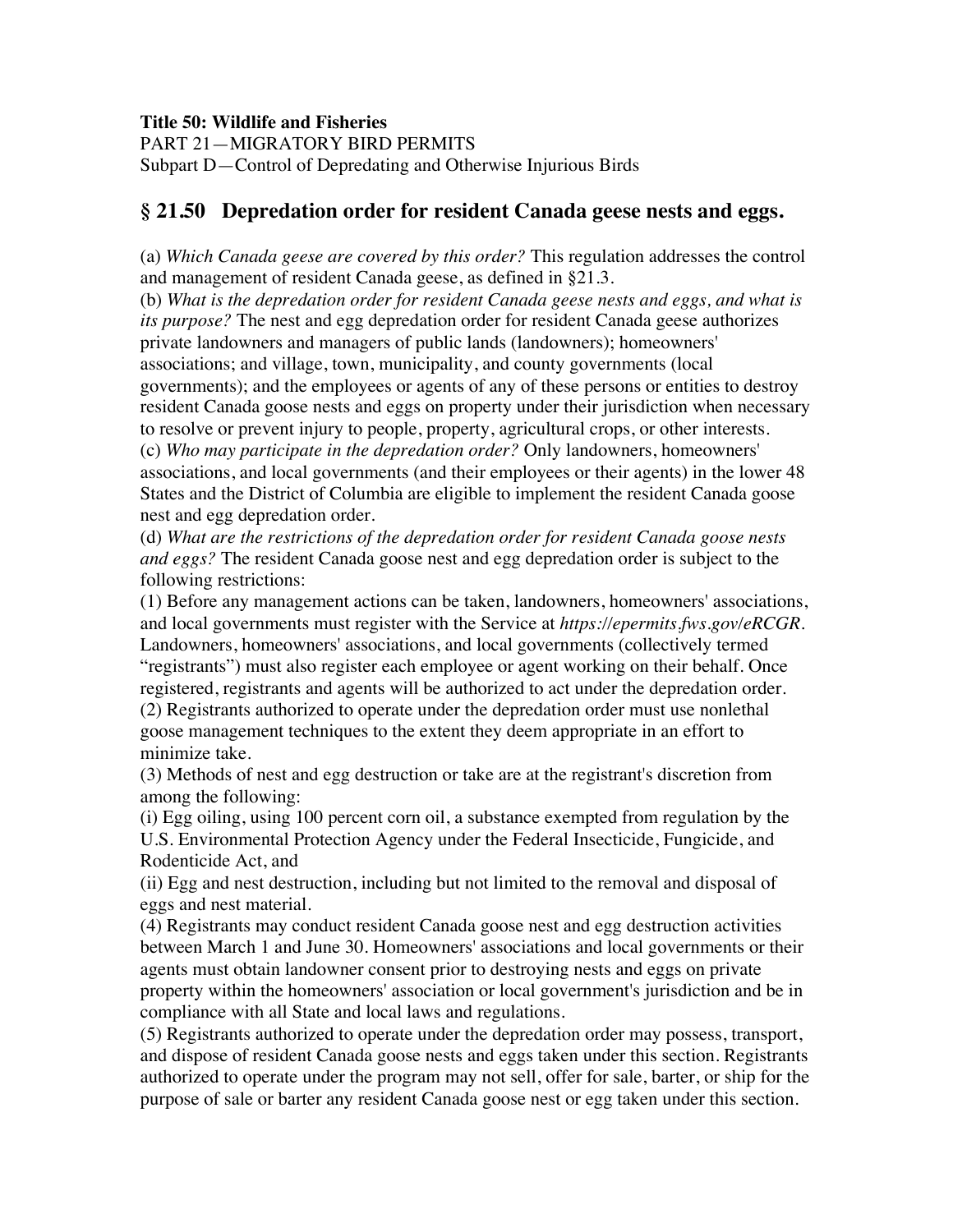(6) Registrants exercising the privileges granted by this section must submit an annual report summarizing activities, including the date, numbers, and location of nests and eggs taken by October 31 of each year at *https://epermits.fws.gov/eRCGR* before any subsequent registration for the following year.

(7) Nothing in this section authorizes the destruction of resident Canada goose nests or the take of resident Canada goose eggs contrary to the laws or regulations of any State or Tribe, and none of the privileges of this section may be exercised unless the registrant is authorized to operate under the program and possesses the appropriate State or Tribal permits, when required. Moreover, this section does not authorize the killing of any migratory bird species or destruction of their nest or eggs other than resident Canada geese.

(8) Registrants may not undertake any actions under this section if the activities adversely affect species designated as endangered or threatened under the authority of the Endangered Species Act. Persons operating under this order must immediately report the take of any species protected under the Endangered Species Act to the Service. Further, to protect certain species from being adversely affected by management actions, registrants must:

(i) Follow the Federal-State Contingency Plan for the whooping crane;

(ii) Conduct no activities within 300 meters of a whooping crane or Mississippi sandhill crane nest;

(iii) Follow all Regional (or National when available) Bald Eagle Nesting Management guidelines for all management activities;

(iv) Contact the Arizona Ecological Services Office (for the Colorado River and Arizona sites) or the Carlsbad Fish and Wildlife Office (for Salton Sea sites) if control activities are proposed in or around occupied habitats (cattail or cattail bulrush marshes) to discuss the proposed activity and ensure that implementation will not adversely affect clapper rails or their habitats; and

(v) In California, any control activities of resident Canada geese in areas used by the following species listed under the Endangered Species Act must be done in coordination with the appropriate local FWS field office and in accordance with standard local operating procedures for avoiding adverse effects to the species or its critical habitat: (A) *Birds:* Light-footed clapper rail, California clapper rail, Yuma clapper rail, California least tern, southwestern willow flycatcher, least Bell's vireo, western snowy plover, California gnatcatcher.

(B) *Amphibians:* California red-legged frog and California tiger salamander.

(C) *Insects:* Valley elderberry longhorn beetle and delta green ground beetle.

(D) *Crustaceans:* Vernal pool fairy shrimp, conservancy fairy shrimp, longhorn fairy shrimp, vernal pool tadpole shrimp, San Diego fairy shrimp, and Riverside fairy shrimp. (E) *Plants:* Butte County meadowfoam, large-flowered wooly meadowfoam, Cook's lomatium, Contra Costa goldfields, Hoover's spurge, fleshy owl's clover, Colusa grass, hairy Orcutt grass, Solano grass, Greene's tuctoria, Sacramento Valley Orcutt grass, San Joaquin Valley Orcutt grass, slender Orcutt grass, California Orcutt grass, spreading navarretia, and San Jacinto Valley crownscale.

(e) *Can the depredation order be suspended?* We reserve the right to suspend or revoke this authorization for a particular landowner, homeowners' association, or local government if we find that the registrant has not adhered to the terms and conditions